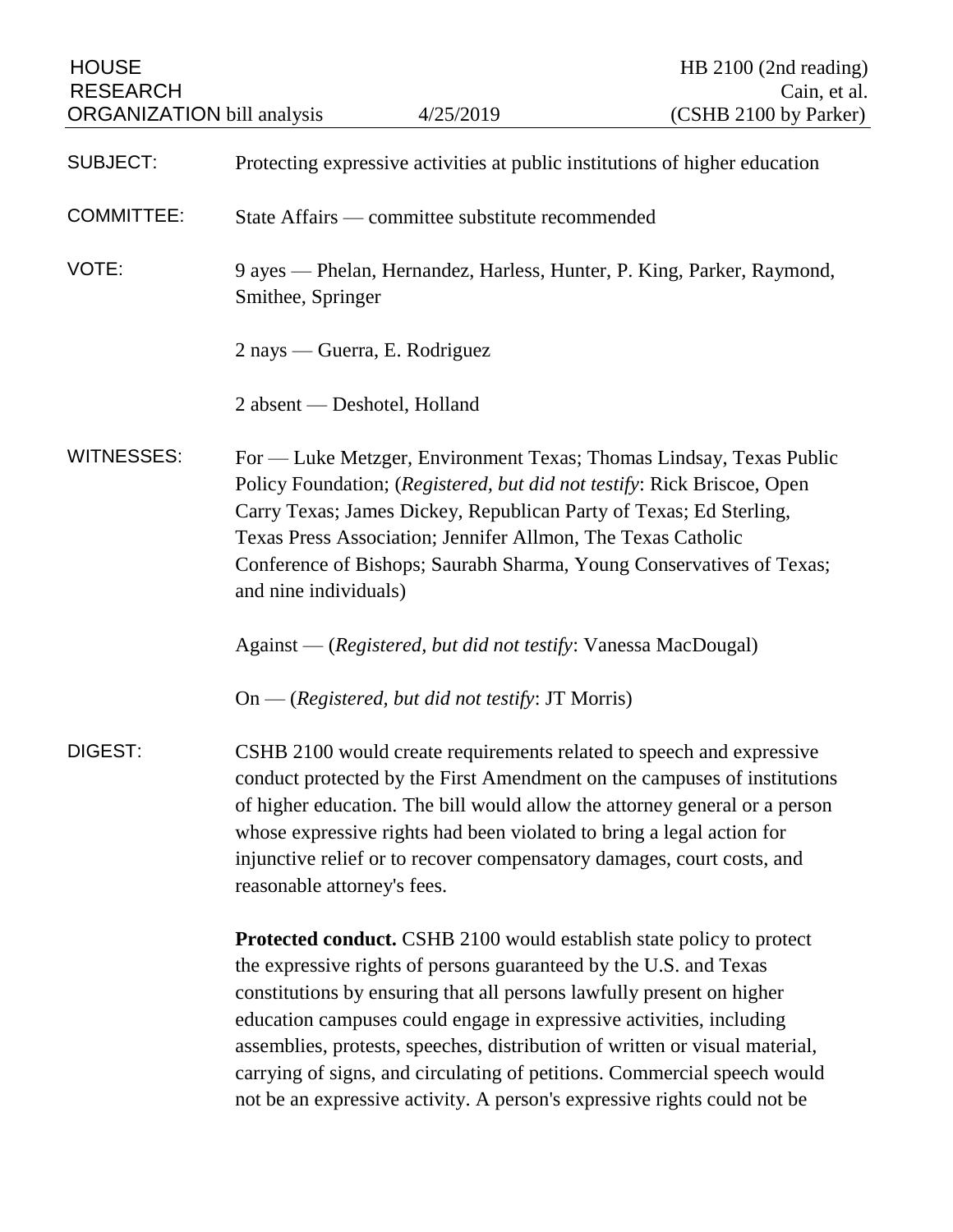unnecessarily restricted or impeded by rules or policies adopted by a higher education institution.

The bill's protections would apply equally to students and to student groups and organizations, regardless of whether the group or organization was recognized by or registered with the institution.

**Common outdoor areas.** A higher education institution would have to ensure that the common outdoor areas of its campus were deemed traditional public forums where a lawfully present person could engage in expressive activities that were lawful and not materially and substantially disruptive. An institution could by rule maintain and enforce reasonable restrictions on the time, place, and manner of expressive activities in the common outdoor areas that:

- were necessary to further a compelling institutional interest and were the least-restrictive means of furthering that interest;
- employed clear, published, content-neutral, and viewpoint-neutral criteria;
- left open ample alternative means of expression; and
- allowed students and employees to spontaneously and contemporaneously assemble or distribute written material without a permit or other permission from the institution.

**Guest speakers.** In determining whether to approve a speaker or in determining a fee to be charged for use of its facilities, an institution could consider only content-neutral and viewpoint-neutral criteria related to the needs of the event. Criteria could include the proposed venue and expected size of the audience, need for campus security, necessary accommodations, and any relevant history of compliance or noncompliance by the requesting student, student group, or employee. An institution could not consider the anticipated attendance of persons not intending to participate in the event or any anticipated controversy related to the event.

An institution would have to make reasonable efforts to ensure the safety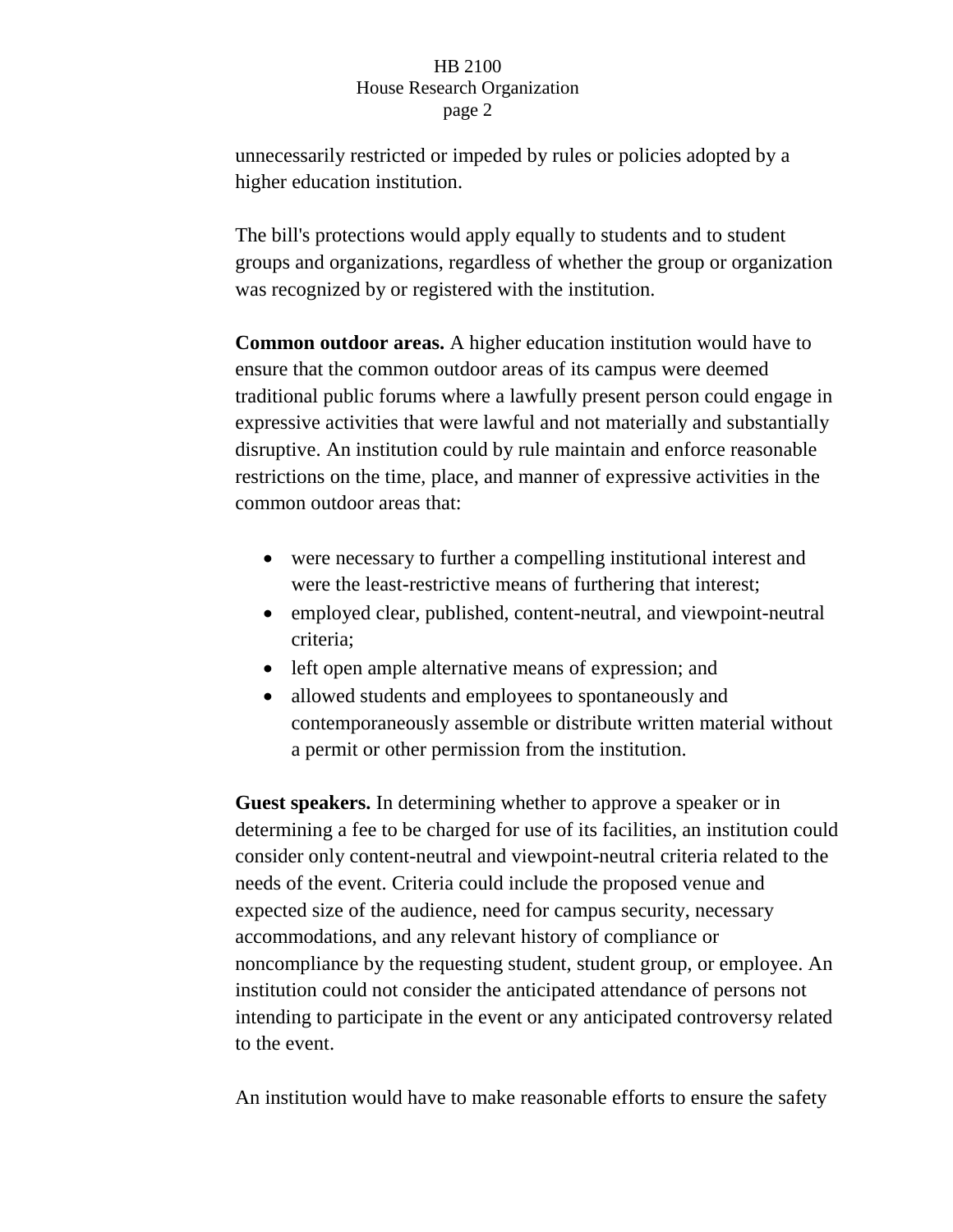of an invited speaker.

**Policy requirements.** Each institution would be required to adopt a policy detailing students' and employees' rights and responsibilities regarding expressive activities. The policy would have to:

- allow any person lawfully present to engage in expressive activities, including by responding to the expressive activities of others;
- allow students, student groups and organizations, and employees to invite speakers to speak on campus;
- establish disciplinary sanctions for students or student groups or organizations who unduly interfered with the expressive activities of others;
- include a grievance procedure for addressing complaints of a violation;
- encourage the free and open exchange of ideas, including unpopular, controversial, or offensive ideas, in classrooms and all other campus locations;
- prohibit the institution or an employee of the institution from punishing a student or employee in any manner for engaging in expressive activities;
- prohibit the institution from taking official action on a matter of public concern in a manner that required a student or employee to publicly express a particular viewpoint on that matter;
- require the institution to strive to maintain an official position of neutrality on matters of public concern except as necessary for the institution's operations;
- require the institution to permit a student group or organization formed to exercise expressive rights to establish and maintain membership and leadership qualifications that adhered to the group's sincerely held beliefs or sincere standards of conduct;
- contain statements that it is not the institution's proper role to shield persons from expressive activities, including unpopular, controversial, or offensive ideas; and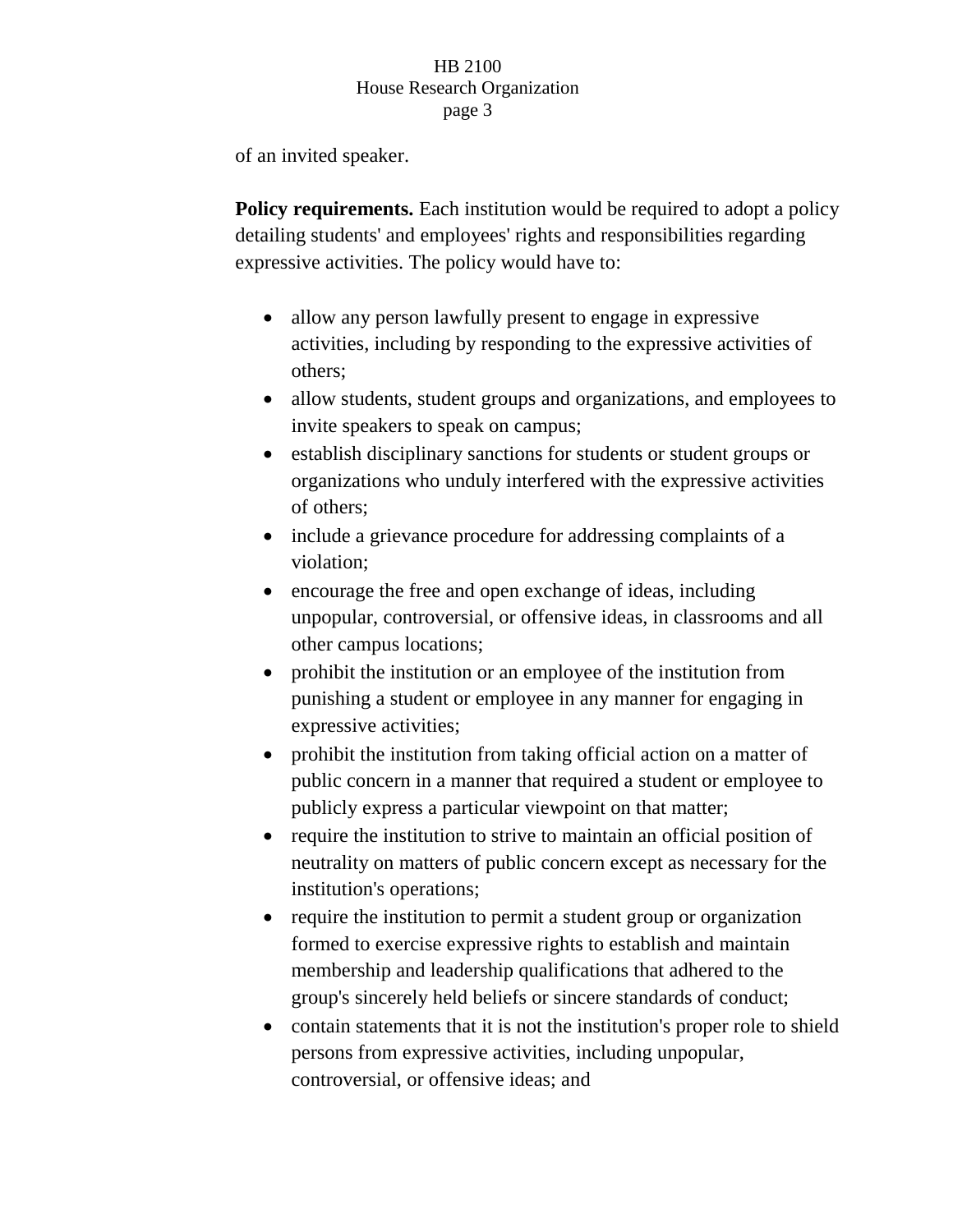entitle students and employees to discuss any problem and spontaneously and contemporaneously assemble or distribute written or visual material without a permit or other permission from the institution.

The policy would have to be approved by a majority vote of the institution's governing board. An institution would have to make the adopted policy available to students and employees of the institution by including the policy in student and personnel handbooks, providing copies of the policy to new students, and posting the policy on the institution's website.

An institution would have to develop materials, programs, and procedures to ensure that the institution's employees responsible for educating or disciplining students understood the requirements laid out in the bill and all the accordant policies of the institution.

**Enforcement.** CSHB 2100 would entitle the attorney general or a person whose expressive rights had been violated to bring an action for injunctive relief to compel the institution to comply with the bill's requirements or to recover compensatory damages, court costs, and reasonable attorney's fees. An action would have to be brought by the first anniversary of the date that a violation was alleged to have occurred.

If a court found a violation, it would have to award the aggrieved person the greater of the amount of the person's compensatory damages or \$1,000. Each day of a continuing violation, including each day that a rule or policy that violated the requirements remained in effect, would constitute a separate violation.

A person whose expressive rights were affected by a rule or policy also could file suit against the institution for declaratory judgment.

**Effective date.** Each institution, by December 1, 2020, would have to post the policy on its website and submit a report regarding its implementation of the bill to the governor and members of the Legislature.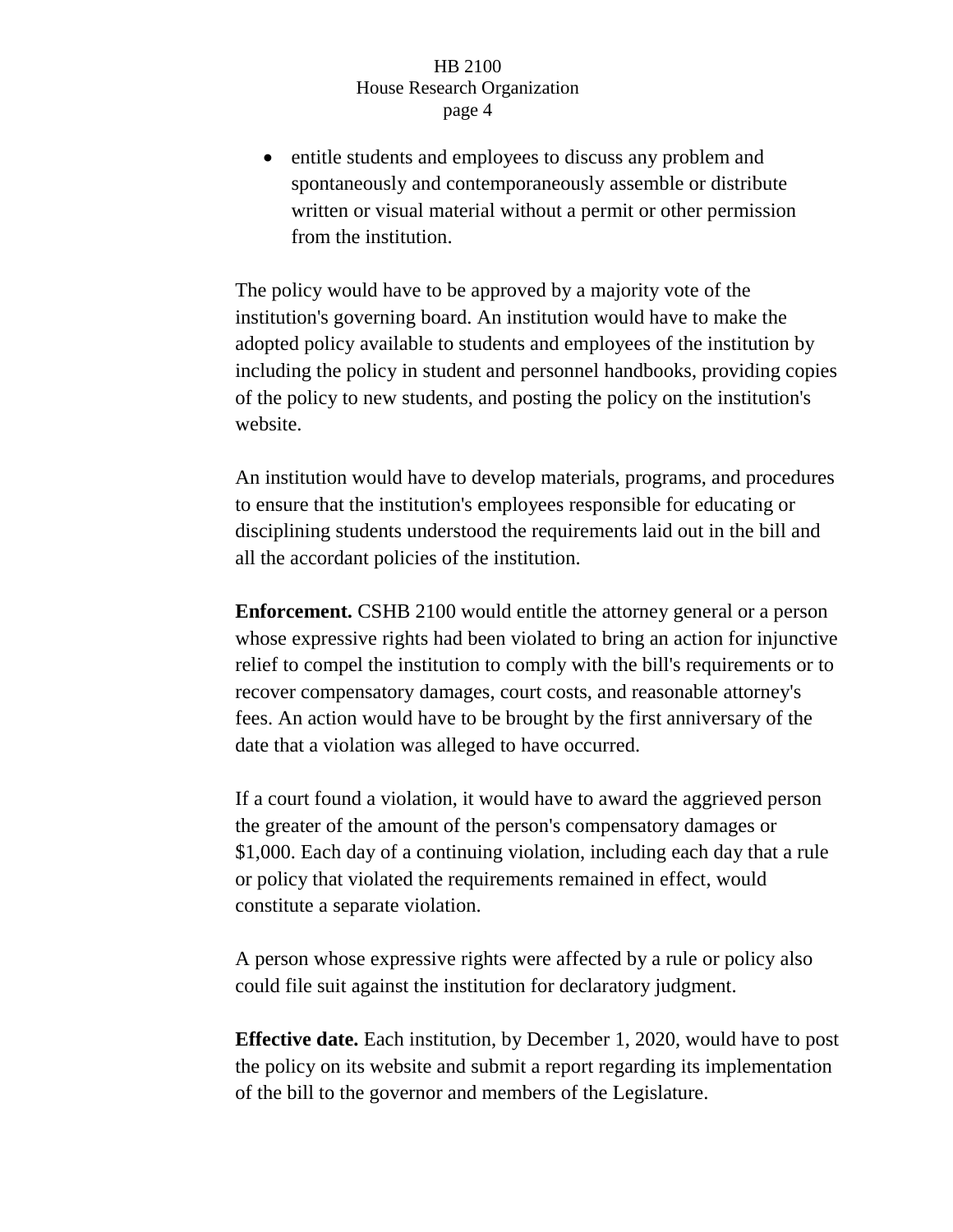The bill would take effect September 1, 2019.

**SUPPORTERS** SAY: CSHB 2100 would bolster free speech protections on college campuses by ensuring that protected expression could exist in common outdoor areas and that higher education institutions could not make decisions about guest speakers based on the speaker's viewpoint. Texas would join more than a dozen states that have passed campus free speech laws in the past five years, with many of these bills occurring on a bipartisan basis.

> Texas colleges and universities should be places where vibrant debate is not just allowed but encouraged. Unfortunately, there have been instances of speakers being shut down by university officials for presenting an unpopular viewpoint or for drawing protestors who drowned out invited speakers with what is sometimes called the "heckler's veto." CSHB 2100 would prevent campuses from making decisions about scheduling speakers or charging higher fees to student groups based on campus security concerns.

> Other issues that have surfaced in Texas or elsewhere include institutions that restrict protests to certain areas on campus, known as "free speech zones," or that charge higher fees to student groups for invited speakers based on campus security concerns. CSHB 2100 would address these issues by requiring higher education institutions to ensure that common outdoor areas were public forums where persons could engage in expressive activities in a lawful and non-disruptive manner.

> The bill would protect nonprofits engaging in activities such as collecting petitions, ensuring their right to interact with students on important public policy issues. It also would protect student groups and organizations from being coerced into taking positions that violated their conscience.

> While some have said the bill would impair a university's ability to make decisions that protect students' safety and welfare, campus officials would still be able to place reasonable time, place, and manner restrictions on expression if the restrictions were content-neutral and narrowly tailored to